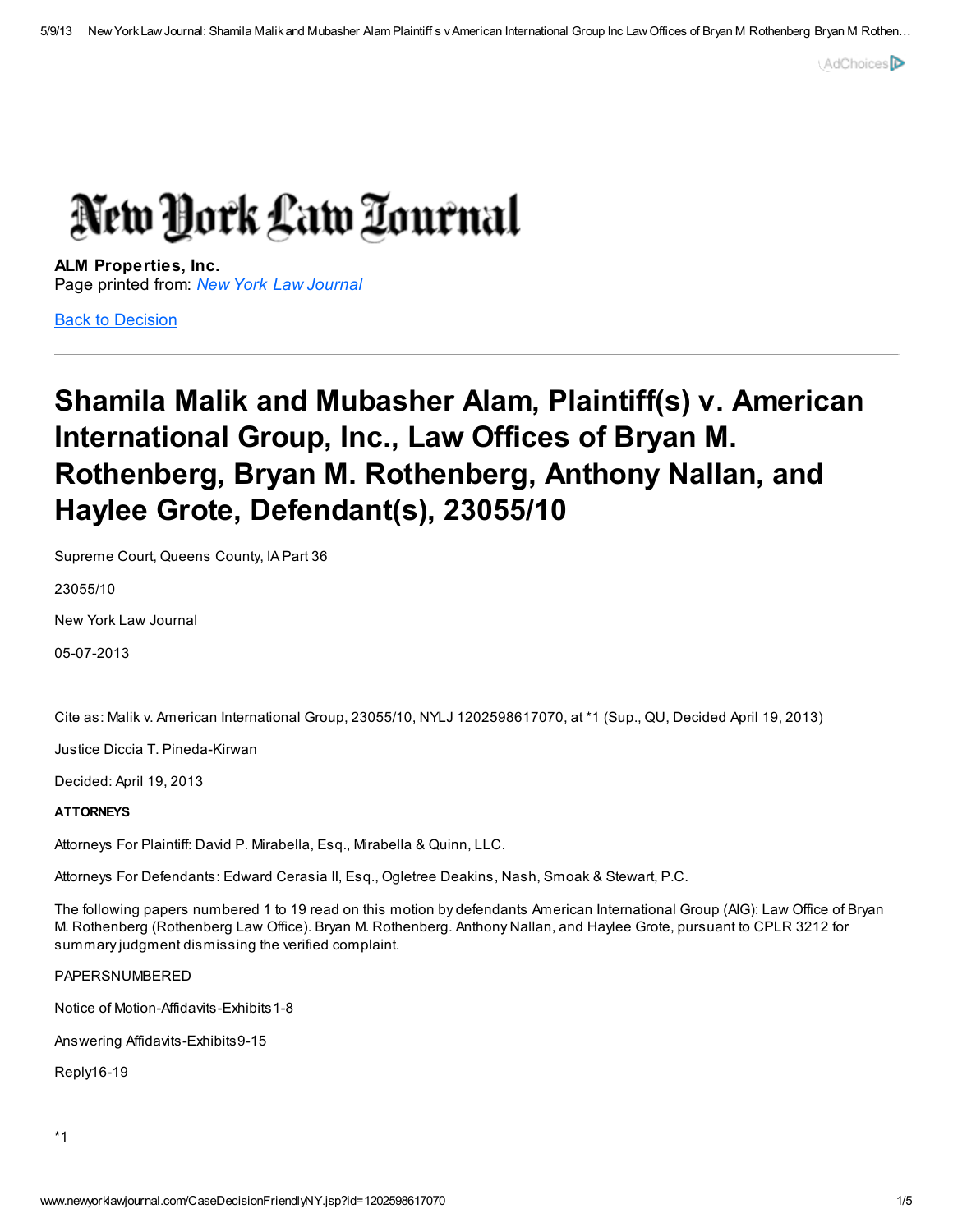5/9/13 New York Law Journal: Shamila Malikand Mubasher Alam Plaintiff s v American International Group Inc Law Offices of Bryan M Rothenberg Bryan M Rothen...

Upon the foregoing papers, it is ordered that the motion is determined as follows:

The plaintiff commenced this action on September 9, 2010. This is an action to recover damages for alleged discriminatory conduct by the defendants. In her complaint, the plaintiff alleges claims under the New York State Human Rights Law (NYSHRL) including race and disability discrimination, hostile work environment on the basis of her gender, disability and race, and quid pro quo sexual harassment. Additionally, Malik alleges tort causes of action for battery and intentional infliction of emotional distress and a cause of action for pain and suffering.

In December 2004, the plaintiff applied for a position at the Rothenberg Law Office which was one of the staff counsel offices of AIG. The plaintiff started to work at AIG and the Rothenberg Law Office in mid-January 2005. Malik reported to the defendant Rothenberg, who was the managing attorney of the Rothenberg Law Office. While working for AIG and the Rothenberg Law Office, Malik was in a motor vehicle accident and allegedly suffered back and

\*2

neck injuries. The plaintiff also alleges that she suffered emotional distress damages as a result of the accident. The plaintiff took some short-term leaves of absence from work as a result of the accident. Additionally, the plaintiff alleges that, after the motor vehicle accident, her chiropractor placed limitations on her duties, including: (1) avoiding prolonged sitting or standing; (2) no lifting over 20 lbs; (3) frequent breaks while traveling/working; (4) limited travel of short distances (to Nassau and Queens Counties only); (5) no more than eight working hours a day.

In support of their motion, the defendants argue that Malik exhibited performance deficiencies early in her employment. The defendants argue that Malik was not meeting her objectives of closing case files or billing and did not know how to manage a caseload. Malik received an overall rating of 5 for the 2005 performance year. In May 2006, Rothenberg set aside four times each day to meet with Malik to discuss her cases. In February 2007, Malik was issued a verbal warning and a written warning was issued to her in May 2007. The defendants allege that Rothenberg wanted to terminate Malik due to her poor performance but AIG's human resource department encouraged him to give Malik another opportunity to improve her work. In August 2007, the defendant Nallan began to oversee the plaintiff's work. The defendants argue that Malik continued to exhibit the same performance deficiencies. Malik was issued another verbal warning in February 2008 and a written warning on April 2, 2008. Malik commenced a leave of absence on April 4, 2008 and never returned to work. Malik contends that any sub-par performance on her part was due to the fact that the defendants failed to adequately staff its office with proper support staff and that Malik, as well as other attorneys, were consistently behind in their work.

Malik alleges that during the calendar year of 2006 she called the AIG HR department, as she felt she was being retaliated against for going on disability pursuant to her medical conditions. During this conversation, Malik states that she reported both Rothenberg and Grote for harassing her concerning taking sick days. Malik alleges that when the AIG Human Resources representative got back to her, she used the same words and tone as Grote had used. Additionally, the plaintiff states that immediately after speaking with the representative, Grote confronted her and told her "don't you ever go over my head. If you have a problem, you talk to me. I know everyone in [AIG] HR. Things get back to me."

Malik further alleges that during her employment she was subjected to sexual harassment by Rothenberg, Nallan and other coworkers. In support of these allegations, Malik relies on her deposition testimony and her affidavit, as well as the affidavits of nonparty witnesses who worked in the subject law office. Malik alleges, among other claims, that Rothenberg would refer to the size of his penis to her, made comments about a female employee's breasts, zipped and unzipped his pants when referring to his genitalia, leaned over seated female employees and smelled their hair, purposely dropped files in front of female employees and had the female employee pick up the file so he could check out her body, made sexual advances towards female employees and that he stated that he preferred hiring attractive women. Malik alleges that Nallan engaged in sexually harassing conduct, which included, among other actions, that he would display pornographic pictures in his office, would comment on pornographic magazines within the office, carried a cane in his office that he called the pimp stick and would state that "women ain't nothing but bitches and hoes [sic]," told Malik that he would beat her with his stick, and told Malik that she should have become a stripper rather than an attorney.

\*3

Malik also alleges that she was racially harassed by the defendant Nallan. This conduct included stating that all Muslims are terrorists; making anti-Islamic comments; telling Malik she could not wear an American flag pin; when Malik was carrying a bag, he would say to her, "see something, say something"; telling Malik that people in her family drive a taxi cab and own a 7-Eleven; stating that he hated Arabs; and stating that Malik's medical condition was caused by beatings form her husband because, "that is what men of your race/religion and culture do."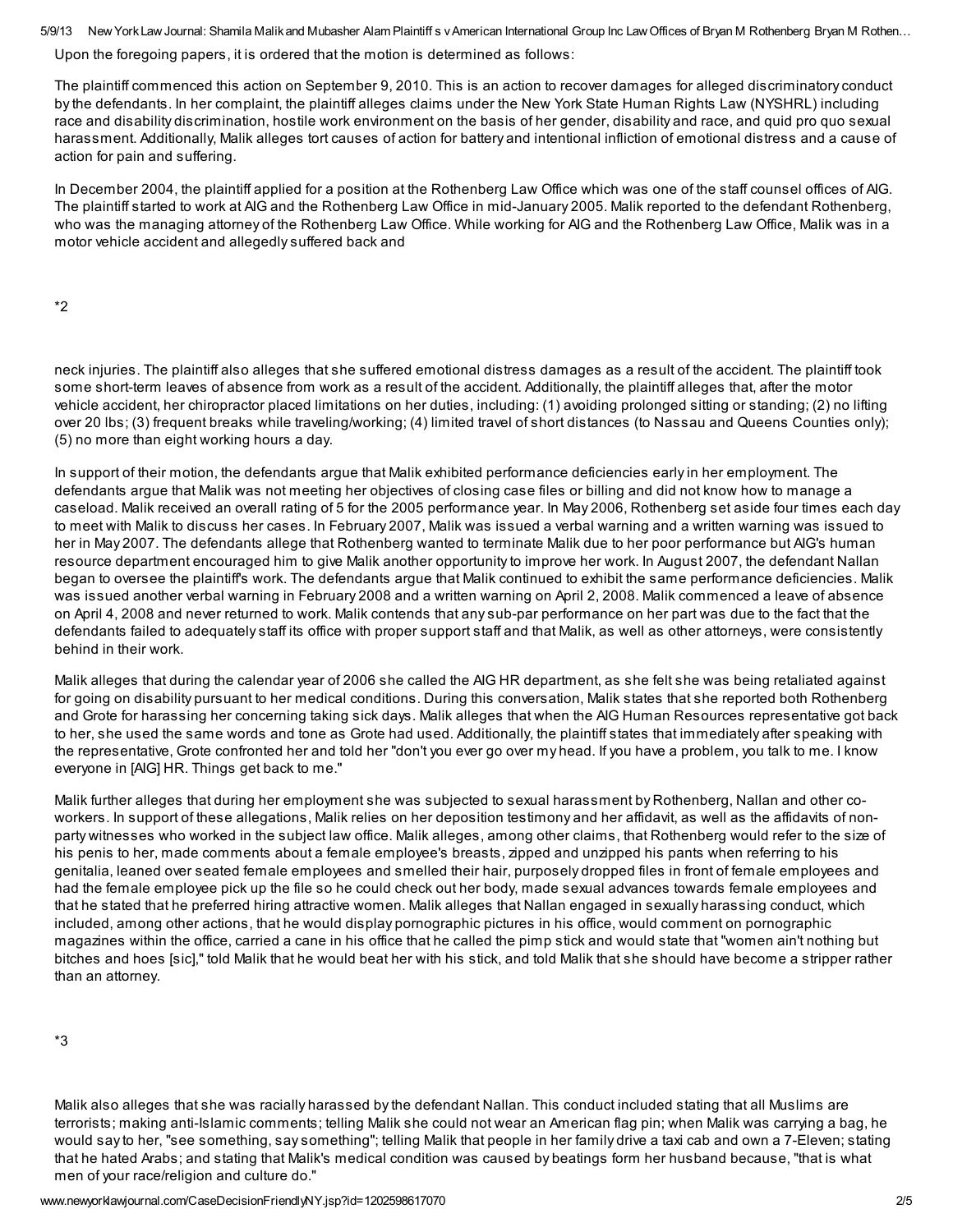5/9/13 New York Law Journal: Shamila Malikand Mubasher Alam Plaintiff s v American International Group Inc Law Offices of Bryan M Rothenberg Bryan M Rothen...

The defendants have moved for summary judgment dismissing the complaint in its entirety. A party moving for summary judgment must show by admissible evidence that there are no material issues of fact in controversy and that they are entitled to judgment as a matter of law (see Alvarez v. Prospect Hosp., 68 NY2d 320 [1986]; Winegrad v. New York Univ. Med. Ctr., 64 NY2d 851, 853 [1985]). The defendant first argues that all alleged discriminatory conduct that occurred prior to September 9, 2007 is outside the limitations period for NYSHRL violations, which is three years (CPLR 214). The plaintiff, however, argues that her claims are based on sufficiently similar conduct to warrant application of the Continuing Violation Doctrine. Under the Continuing Violation Doctrine, if the action is commenced within three years of the last discriminatory act, all prior misconduct, including acts outside of the limitations period, are subject to recovery; provided the discriminatory conduct that occurred within the limitations period was sufficiently similar to the alleged conduct outside the limitations period to justify the conclusion that the actions were part of a discriminatory practice (see Walsh v. Covenant House, 244 AD2d 214 [1st Dept 1997]). Here, there is an issue of fact as to whether the defendants' actions, with respect to all of Malik's harassment and discrimination claims, are sufficiently similar as to constitute one unlawful employment practice and thus be subject to the Continuing Violation Doctrine. Thus, summary judgment on the basis of the argument that the NYSHRL claims are time-barred, is not warranted.

The defendants next argue that the plaintiff cannot recover on her claims for hostile work environment. The defendants argue that AIG cannot be held responsible for the actions of Nallan prior to the time he began supervising Malik and was her peer. Under New York Law, an employer cannot be held liable for the discriminatory conduct of a non-management co-employee unless the employer became a party to the discriminatory conduct (see Forrest v. Jewish Guild for the Blind, 3 NY3d 295 [2004]). An employer, however, can become a party to the discriminatory conduct by (1) encouraging; (2) condoning; or (3) approving it (see Id.). Here, there is an issue of fact as to whether Rothenberg had knowledge of the discriminatory conduct and ignored such conduct, which would make AIG liable for the conduct of Malik's non-supervisor co-employees (see Vitale v. Rosina Food Prods., 283 AD2d 141 [2001]). The evidence submitted by Malik is sufficient to raise an issue of fact to warrant denial of the summary judgment motion.

The defendant also argues that the hostile work environment claims must be dismissed because Malik did not properly avail herself of AIG's complaint procedures (see Dunn v. Astoria Fed. Sav. & Loan Assn., 51 AD3d 474 [2008]). Malik, however, alleges that prior to taking a disability leave in April 2008, she properly complained to AIG Human Resources Department. She alleges that inasmuch as her initial complaint was rebuffed and ignored, she

\*4

justifiably did not avail herself of AIG's complaint procedures. Malik alleges that she was told not to contact AIG HR again and that she suffered adverse employment action after her initial complaint. Malik has raised an issue of fact as to whether it was a reasonable belief that she feared that if she tried to complain in accordance with AIG's complaint procedures, she would be retaliated against.

The branch of the motion to dismiss the third cause of action, for quid pro quo sexual harassment, must be denied. To establish quid pro quo sexual harassment, a plaintiff must show that she was subjected to unwelcome sexual conduct, whether in the form of sexual advances, requests for sexual favors, or other verbal or physical conduct of a sexual nature, which is used either explicitly or implicitly as a basis for employment decisions affecting compensation, terms, conditions or privileges of a complainant's employment (see Matter of Fella v. County of Rockland, 297 AD2d 813 [2002]). The allegations in Malik's complaint and affidavit in opposition to the summary judgment motion include allegations that, if proven, are sufficient to support a claim of quid pro quo sexual harassment, such as Nallan telling Malik, "she could make this all go away," that Nallan told Malik that if she was nicer he would not write her up or give her negative performance evaluations. Additionally, Malik stated that she refused Nallan's request to be nicer and make this all go away, and was subsequently issued written warnings, was given multiple cases in violation of her disability, was not given a raise and received poor treatment. Thus, there is an issue of fact as to whether any quid pro quo sexual harassment occurred against Malik.

The defendants next argue that the plaintiff's cause of action based on the defendants' failure to accommodate must be dismissed as it properly accommodated the plaintiff. However, the evidence submitted by the parties was conflicting as to whether the restrictions due to the plaintiff's disability were properly accommodated. The plaintiff testified that she was sent to courts covering the entire New York area, while the defendants testified that her duties were limited to appearances in Queens and Nassau counties. Additionally, the plaintiff submitted the affidavit of a non-party calendar clerk in the office, who stated that Malik was assigned cases throughout the New York City area. In light of this conflicting testimony, there is an issue of fact as to whether the defendants failed to accommodate Malik's medical disability. Therefore, the first cause of action cannot be dismissed on a summary judgment motion.

The defendants' argument that the plaintiff has not submitted any evidence of race or disability discrimination is without merit. To recover damages for disability discrimination, a plaintiff must show that she suffers from a disability and that the disability engendered the behavior for which he or she was discriminated against in the terms, conditions or privileges of his or her employment (see Thide v. New York Dept. of Transp., 27 AD3d 452 [2006]). To succeed on a race discrimination claim, a plaintiff must show that she is a member of a protected class, that she was qualified to hold the position, that she was terminated from her employment or other adverse action occurred under the circumstances giving rise to inference of discrimination (Forrest, 3 NY3d at 324). Here, the evidence submitted by Malik includes adverse employment actions including: never receiving a pay increase;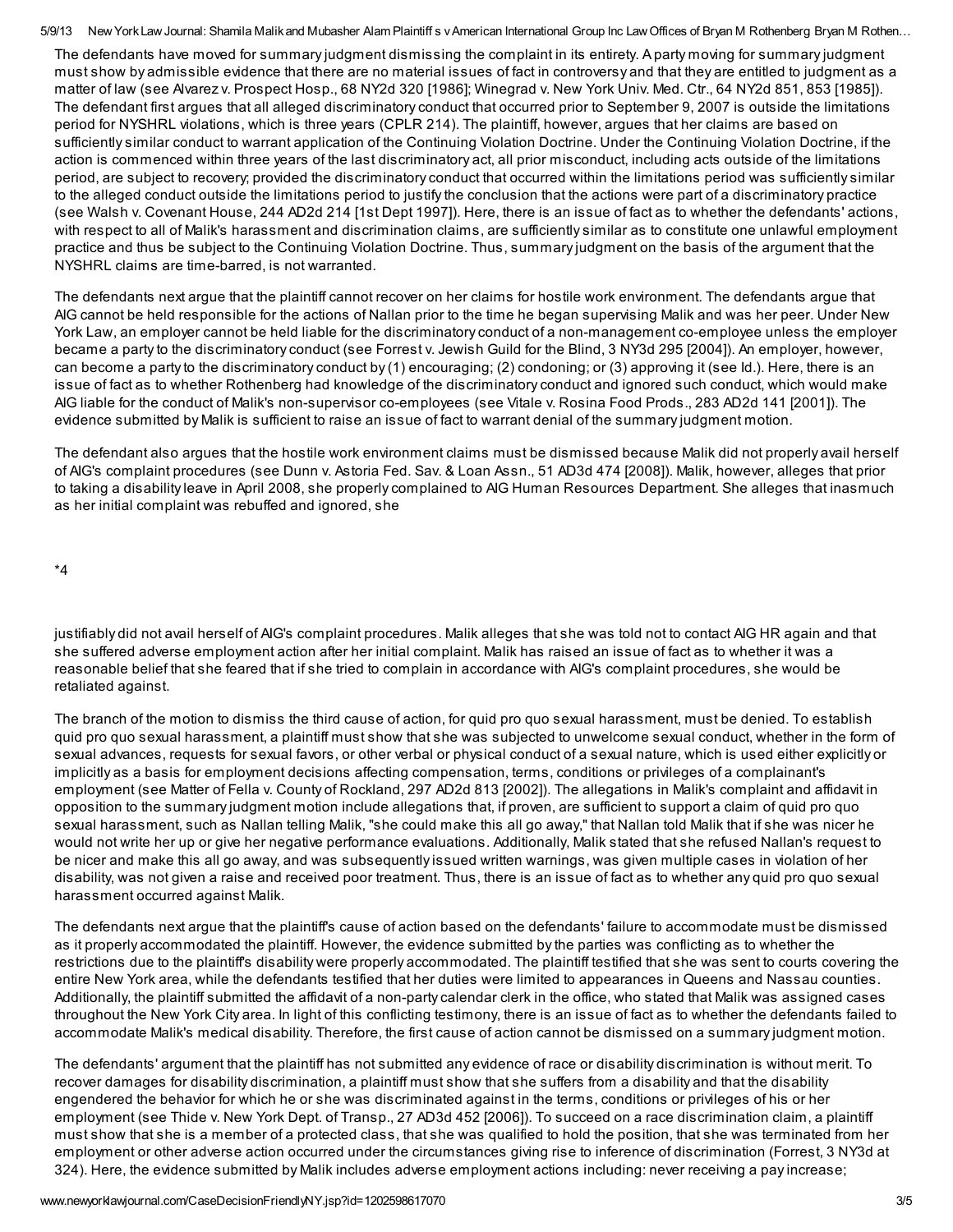5/9/13 New York Law Journal: Shamila Malikand Mubasher Alam Plaintiff s v American International Group Inc Law Offices of Bryan M Rothenberg Bryan M Rothen... sending Malik to various counties across the New York City area; appearing on multiple cases a day and having to simultaneously cover cases in Supreme and Civil Court, with depositions following in the afternoon; having to attend coaching sessions with her supervisor and being issued verbal and written warnings while

\*5

other employees who were also deficient in the same areas did not have to attend these coaching sessions. These allegations along with the factual allegations concerning statements made to her are sufficient to raise a triable issue of fact on the plaintiff's racial and disability discrimination causes of action.

The branches of the defendants' motion for summary judgment dismissing the tort causes of action-the sixth cause of action is for battery and the seventh is for intentional infliction of emotional distress-are granted. These causes of action are governed by a oneyear statute of limitations, and all allegations fall outside this limitations period (CPLR 215[3]). In light of the dismissal of the tort causes of action, the claims for punitive damages and attorney's fees must be dismissed.

The branch of the motion to dismiss the plaintiff's eighth cause of action for pain and suffering is granted without opposition, as there is no independent cause of action for pain and suffering in New York.

Additionally, the individual defendants seek summary judgment dismissing the portions of the complaint against them. First, the NYSHRI. allows for individual liability against employees who have aided and abetted the unlawful discriminatory conduct of their employer (N.Y. Exec. Law §296[6]). In light of the finding that issues of fact exist as to the liability of AIG, dismissal is not warranted against the individual employees solely on the ground that there is no liability against AIG.

The defendant Grote has established her prima facie entitlement to summary judgment dismissing the entire complaint against her. The defendant Grote, as office manager, did not have the authority to give an accommodation to the plaintiff. Additionally, there is no evidence that Grote aided and abetted any disability, racial or sexual discrimination against the plaintiff. In opposition, the plaintiff failed to raise an issue of fact.

The defendant Rothenberg established his prima facie entitlement to summary judgment dismissing the cause of action for race discrimination. Here, there is no evidence that Rothenberg participated in any conduct giving rise to racial discrimination. In opposition, the plaintiff failed to raise any issue of fact. Rothenberg, however, failed to establish his prima facie entitlement to summary judgment dismissing the cause of action for disability discrimination. There is an issue of fact as to whether Rothenberg took adverse actions against the plaintiff due to her disability.

The defendant Nallan failed to establish his prima facie entitlement to summary judgment dismissing the disability discrimination. Here, there are issues of fact as to whether Nallan aided and abetted the discrimination by participating in conduct giving rise to the discrimination claim.

The defendants also seek to prevent Malik from recovering back and forward pay. This must be granted, as Malik does not have any allegations of constructive discharge as she was never terminated from her employment and continues to collect disability pay. Furthermore, inasmuch as the plaintiff left work to go out on disability and claims she can not presently work due to her disability, back pay and front pay are not appropriate remedies in this case.

| .,<br>¢<br>×<br>۰.<br>$\sim$ |
|------------------------------|
|                              |

Finally, inasmuch as the plaintiff received Workers' Compensation Benefits for disability due to emotional distress stemming from the motor vehicle accident, she is not entitled to a recovery of emotional distress damages to the extent those damages were related to the accident. While the defendants seek to prevent the plaintiff from recovering any emotional distress damages, there is an issue of fact as to whether any portion of the damages were not caused by the accident, but rather were due to the conduct of the defendants. Thus, the plaintiff can only recover emotional distress damages for the portion of her emotional distress that can be proven to be caused by the conduct of the defendants rather than caused by the accident.

Accordingly, the branches of the summary judgment motion by the defendants AIG, Rothenberg Law Office and Nallan to dismiss the first. second, third, fourth and fifth causes of action are denied. The branches of the summary judgment motion by the defendants AIG, Rothenberg Law Office and Nallan to dismiss the sixth, seventh and eighth causes of action are granted and those causes of action are dismissed against those defendants.

The branches of the summary judgment motion by the defendant Rothenberg to dismiss the first, second and third causes of action are denied. The branches of the summary judgment motion by the defendant Rothenberg to dismiss the fourth, fifth, sixth, seventh